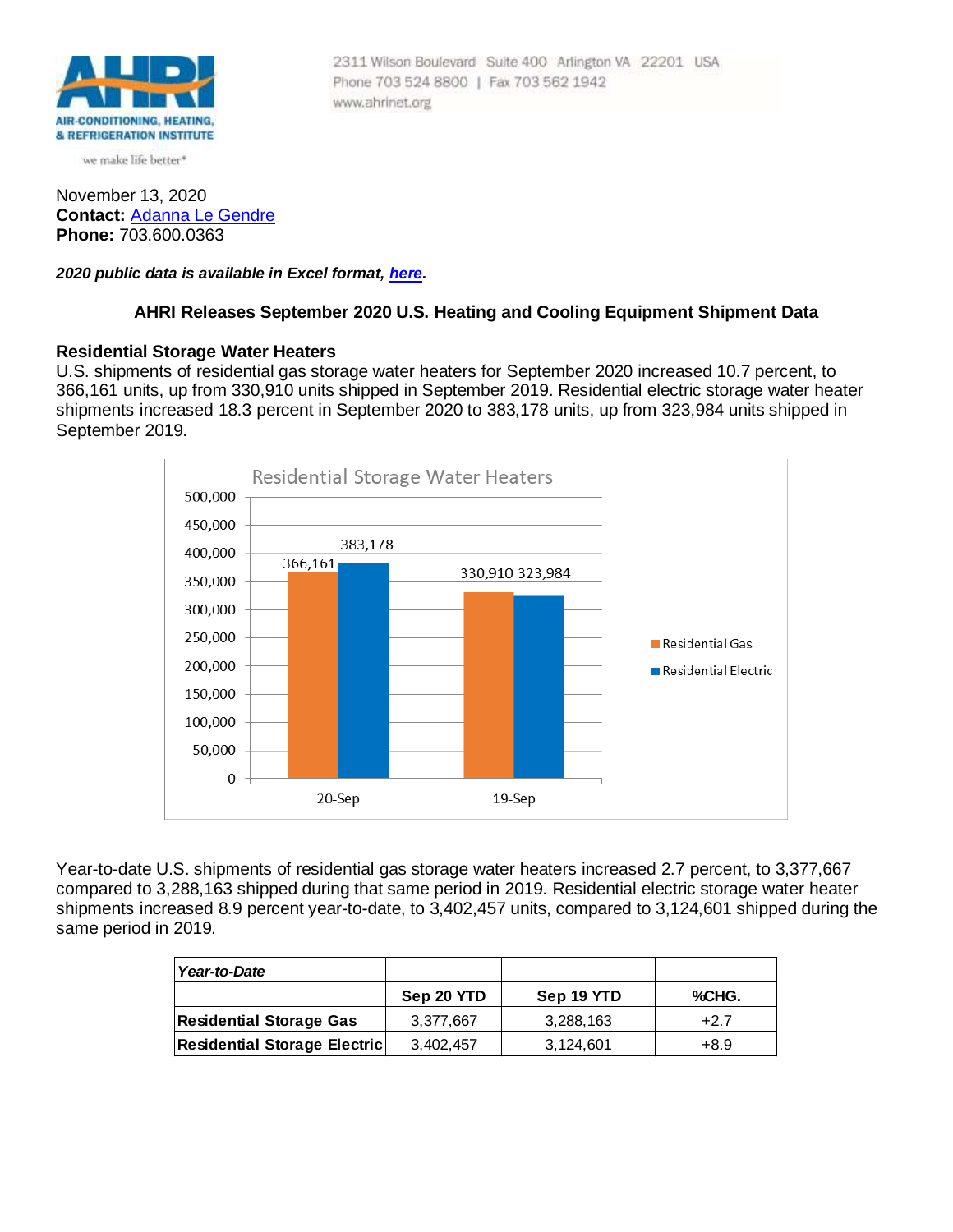# **Commercial Storage Water Heaters**

Commercial gas storage water heater shipments decreased 15.9 percent in September 2020, to 6,455 units, down from 7,672 units shipped in September 2019. Commercial electric storage water heater shipments decreased 2.2 percent in September 2020, to 11,325 units, down from 11,578 units shipped in September 2019.



Year-to-date U.S. shipments of commercial gas storage water heaters decreased 14.3 percent, to 58,585 units, compared with 68,359 units shipped during the same period in 2019. Year-to-date commercial electric storage water heater shipments decreased 8.6 percent, to 104,720 units, down from 114,590 units shipped during the same period in 2019.

| Year-to-Date                       |            |            |         |
|------------------------------------|------------|------------|---------|
|                                    | Sep 20 YTD | Sep 19 YTD | %CHG.   |
| Commercial Storage Gas             | 58,585     | 68.359     | $-14.3$ |
| <b>Commercial Storage Electric</b> | 104.720    | 114.590    | -8.6    |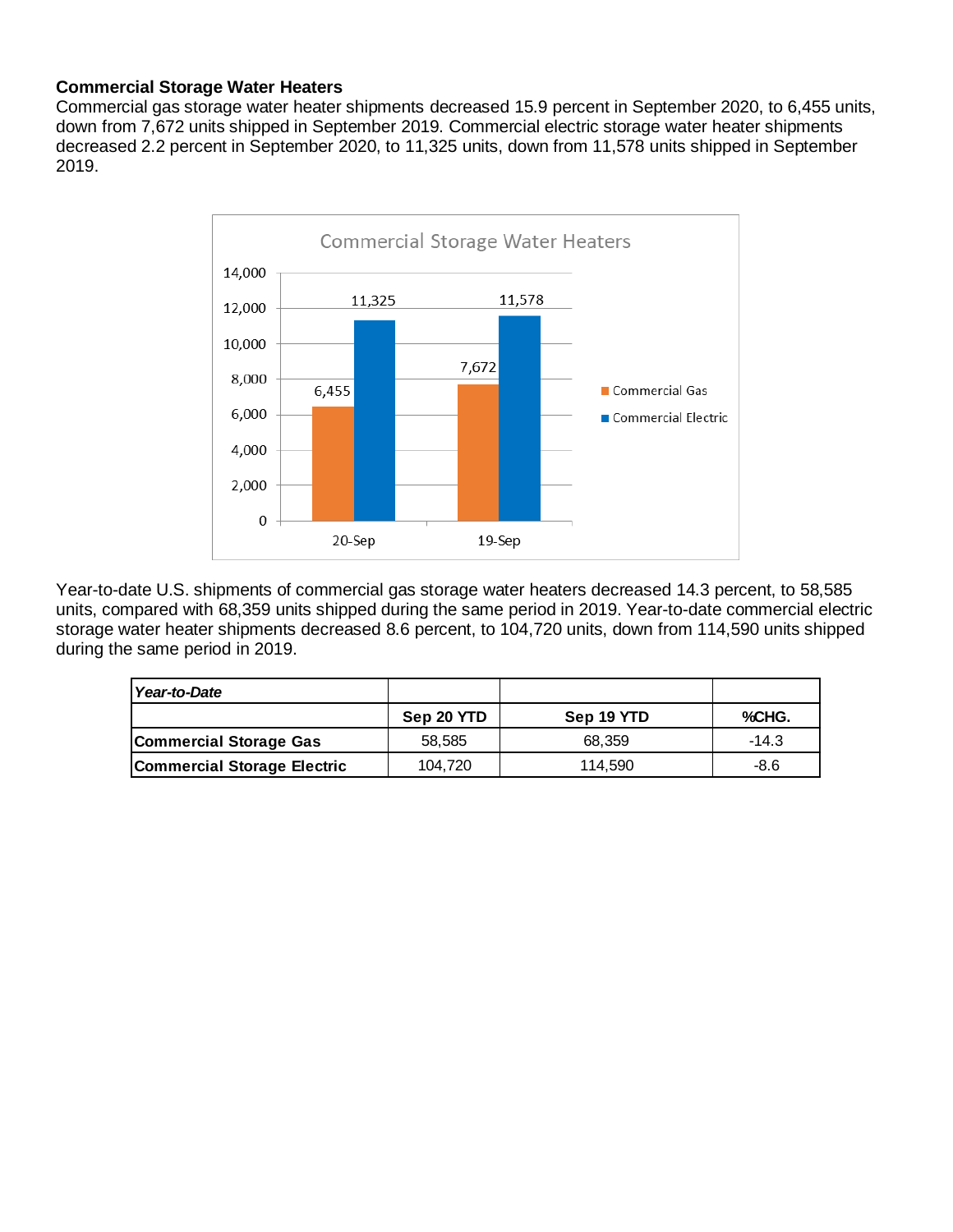## **Warm Air Furnaces**

U.S. shipments of gas warm air furnaces for September 2020 increased 22.4 percent, to 351,087 units, up from 286,870 units shipped in September 2019. Oil warm air furnace shipments increased 8 percent, to 5,388 units in September 2020, up from 4,987 units shipped in September 2019.



Year-to-date U.S. shipments of gas warm air furnaces decreased 9.7 percent, to 2,329,809 units, compared with 2,578,687 units shipped during the same period in 2019. Year-to-date U.S. shipments of oil warm air furnaces decreased 15.5 percent, to 22,768 units, compared with 26,936 units shipped during the same period in 2019.

| Year-to-Date                  |            |            |         |
|-------------------------------|------------|------------|---------|
|                               | Sep 20 YTD | Sep 19 YTD | %CHG.   |
| <b>IGas Warm Air Furnaces</b> | 2,329,809  | 2,578,687  | $-9.7$  |
| <b>Oil Warm Air Furnaces</b>  | 22.768     | 26,936     | $-15.5$ |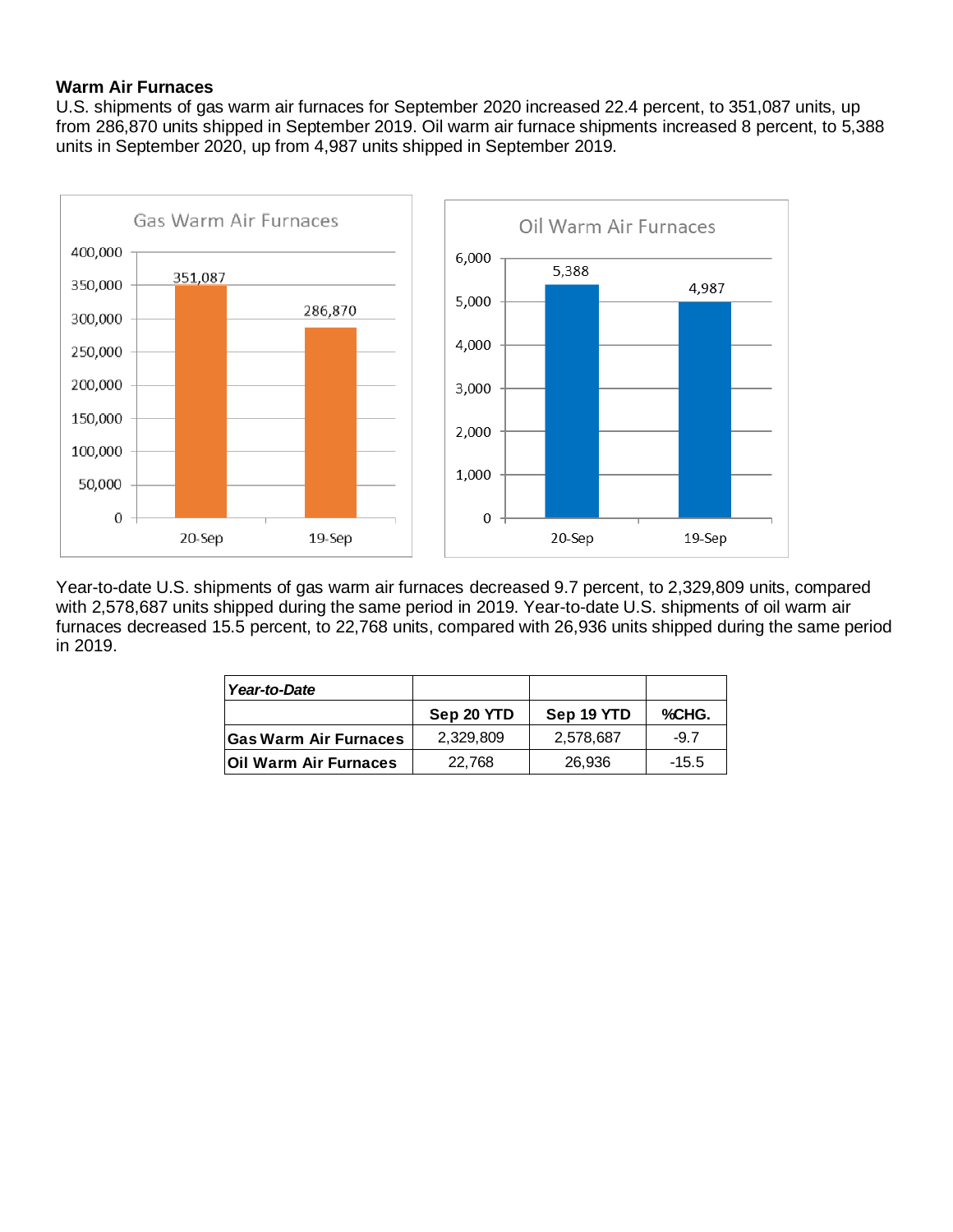## **Central Air Conditioners and Air-Source Heat Pumps**

U.S. shipments of central air conditioners and air-source heat pumps totaled 902,546 units in September 2020, up 47.1 percent from 613,607 units shipped in September 2019. U.S. shipments of air conditioners increased 50.7 percent, to 573,565 units, up from 380,581 units shipped in September 2019. U.S. shipments of airsource heat pumps increased 41.2 percent, to 328,981 units, up from 233,026 units shipped in September 2019.



Year-to-date combined shipments of central air conditioners and air-source heat pumps increased 5.1 percent, to 7,338,953 units, up from 6,984,349 units shipped during the same period in 2019. Year-to-date shipments of central air conditioners increased 6.1 percent, to 4,744,384 units, up from 4,472,595 units shipped during the same period in 2019. The year-to-date total for heat pump shipments increased 3.3 percent, to 2,594,569, up from 2,511,754 units shipped during the same period in 2019.

| Year-to-Date                                 |            |            |        |
|----------------------------------------------|------------|------------|--------|
|                                              | Sep 20 YTD | Sep 19 YTD | %CHG.  |
| Air Conditioners & Heat Pumps Combined Total | 7,338,953  | 6.984.349  | $+5.1$ |
| <b>Air Conditioners Only</b>                 | 4.744.384  | 4.472.595  | $+6.1$ |
| <b>Heat Pumps Only</b>                       | 2,594,569  | 2,511,754  | $+3.3$ |